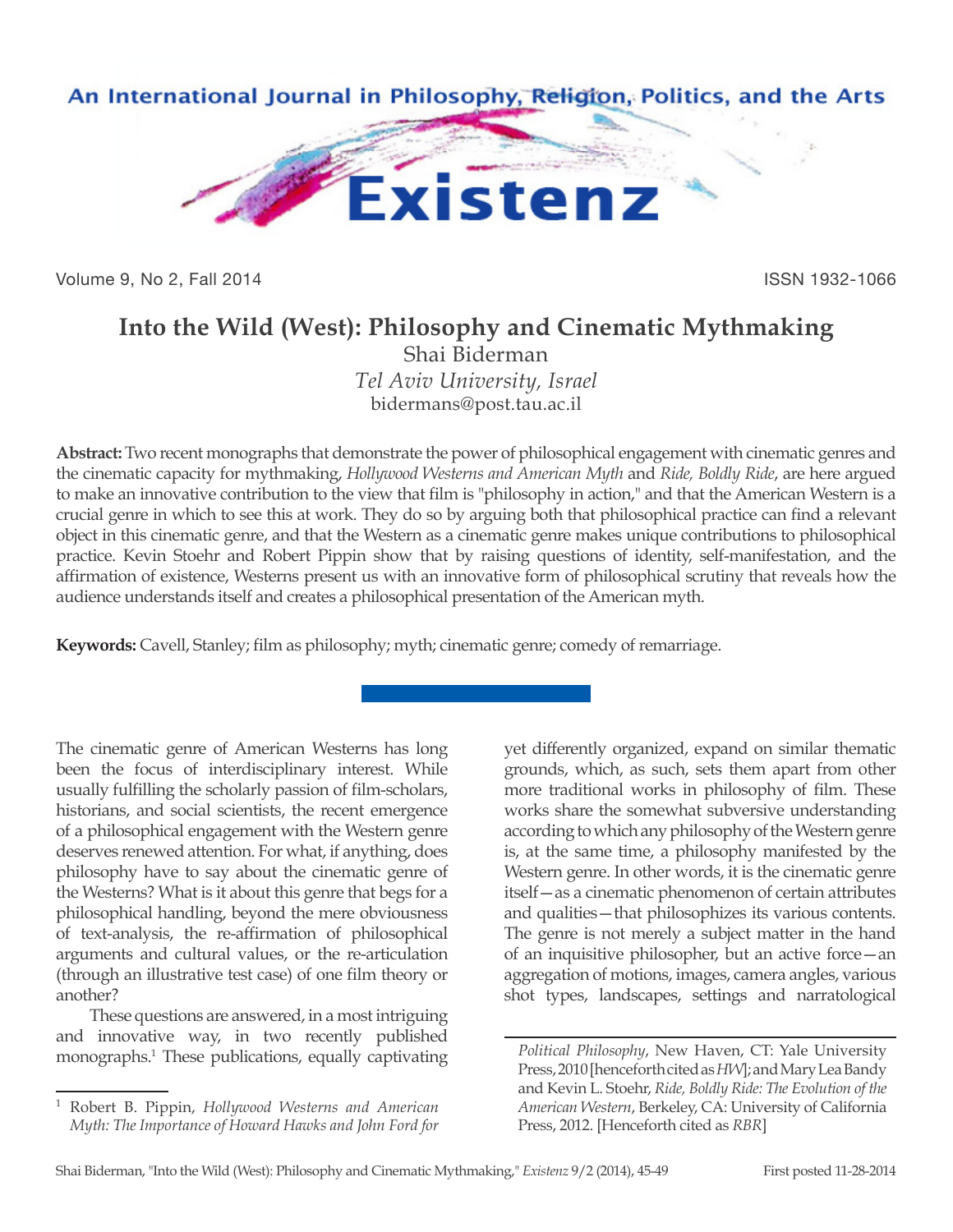tropes—which, as such, create an aesthetically formed stance, to be comprehended philosophically.

Triggered by Stephen Mulhall's controversial phrase according to which film is (or can be) "philosophy in action,"<sup>2</sup> the idea that cinema (or a cinematic genre), by nature of its predisposed attributes and artistic oeuvre, can exhibit thinking on its own course, has captured the attention of film scholars, filmmakers, and philosophers alike. This idea has become theoretical reality in the contemporary emergence of film-philosophy. As a challenge to the hegemony of grand theory and to the superiority of verbal (descriptive) discourse of analytic philosophy, film-philosophy rejects the asymmetric relations embedded in "the philosophy of X" paradigm. This paradigm, to quote Robert Sinnerbrink, is that according to which "philosophy conceptually analyzes and theorizes its object precisely because the latter cannot do so."3 Undermining this traditional misconception of art's power to philosophize, filmphilosophers offer a new approach to the intersection between film and philosophy, in which one is liable to acknowledge an autonomous cinematic thinking, existing independently without the need to be translated into recognizable forms of philosophical argumentation in order to sustain a thought. The filmphilosophers—the holders of this new approach—thus breaks away from the traditional view of film theory, and, correspondingly, from the conventional way by which philosophy of film has been practiced. They create a thematic barricade against the traditional questions and investigatory techniques, and present a new approach to the nature of film as well as to that of philosophy. By uttering substantially different presuppositions regarding both the uniqueness of cinema and the characteristics of the philosophical experience, film-philosophy becomes "an alternative approach that combines aesthetic receptivity to film with philosophically informed reflection", and, as such, is "a way of aesthetically disclosing, perhaps also transforming…our experience of the modern world" (*NPF* 3). Similarly, it is a way, an incentive (one can say), for philosophy itself "to reflect upon its own limits or even to experiment with new forms of philosophical expression" (*NPF* 7).

In the case of cinematic genres, the idea of cinema exhibiting a new brand of thinking provokes a "shock to thought" (as Gilles Deleuze, a founding father of filmphilosophy, puts it),<sup>4</sup> as the unique powers of genre-quagenre has often been overlooked or underappreciated. So far, the philosophical engagement with cinematic genres as such resided primarily to questions like those that enquire after the ontology of the genre, the classificatory nature of genre or genres, the idea of hybrid genres, the conditions of genre, and the role of viewer's expectations in the articulation of genres. With Stanley Cavell, an Anglo-American counterpart of Deleuze, the idea of genre as a medium—namely, the idea of genre as an independent and autonomous mode of contemplation in the realm of cinema—has taken center stage in contemporary debate.5 A genre, claims Cavell, is an independent medium, which, as such, conveys meaning, engages in aesthetic contemplation, and exhibits a distinctive grammar. For Cavell, the subgenre of American comedy films of the 1930s and 1940s (which he calls "comedy of remarriage") and the genre of romantic melodrama (which he tags "the melodrama of the unknown woman") are those that exhibit the most engaging philosophical potential, and are therefore predominant cases of cinematic thinking.

Cavell's reasons for favoring these genres are most indicative to those supporting the philosophical reevaluation of the Western genre. According to Cavell, the comedy of remarriage recounts the coming back together of a couple that rekindles their love (which has always been there) by first facing, and then overcoming, divorce. The female protagonist in this genre undergoes what William Rothman articulates as a form of a "spiritual quest." Creating herself anew, she is then embraced by her renewed partnership, gaining a mutual acknowledgment throughout the process.<sup>6</sup> Contrarily, in the genre of melodrama, the woman seeks fulfillment outside marriage. Hence, the melodrama, which is adjacent to the comedy of remarriage, can be seen as a mechanism of negation, undermining a theme

<sup>2</sup> Stephen Mulhall, *On Film*, New York, NY: Routledge 2008, p. 2.

<sup>3</sup> Robert Sinnerbrink, *New Philosophies of Film: Thinking Images*, London; New York, Continuum International Pub. Group 2011, p. 7. [Henceforth cited as *NPF*]

<sup>4</sup> Gilles Deleuze, *Cinema 2: The Time-Image*, London: Athlone 1989, pp. 156, 189-224.

<sup>5</sup> Stanley Cavell, *The World Viewed: Reflections on the Ontology of Film*, Cambridge, MA: Harvard University Press, 1979.

<sup>6</sup> William Rothman, "Cavell on Film, Television, and Opera," in *Stanley Cavell*, ed. Richard Eldridge, New York, NY: Cambridge University Press 2003, pp. 206- 38, here p. 212.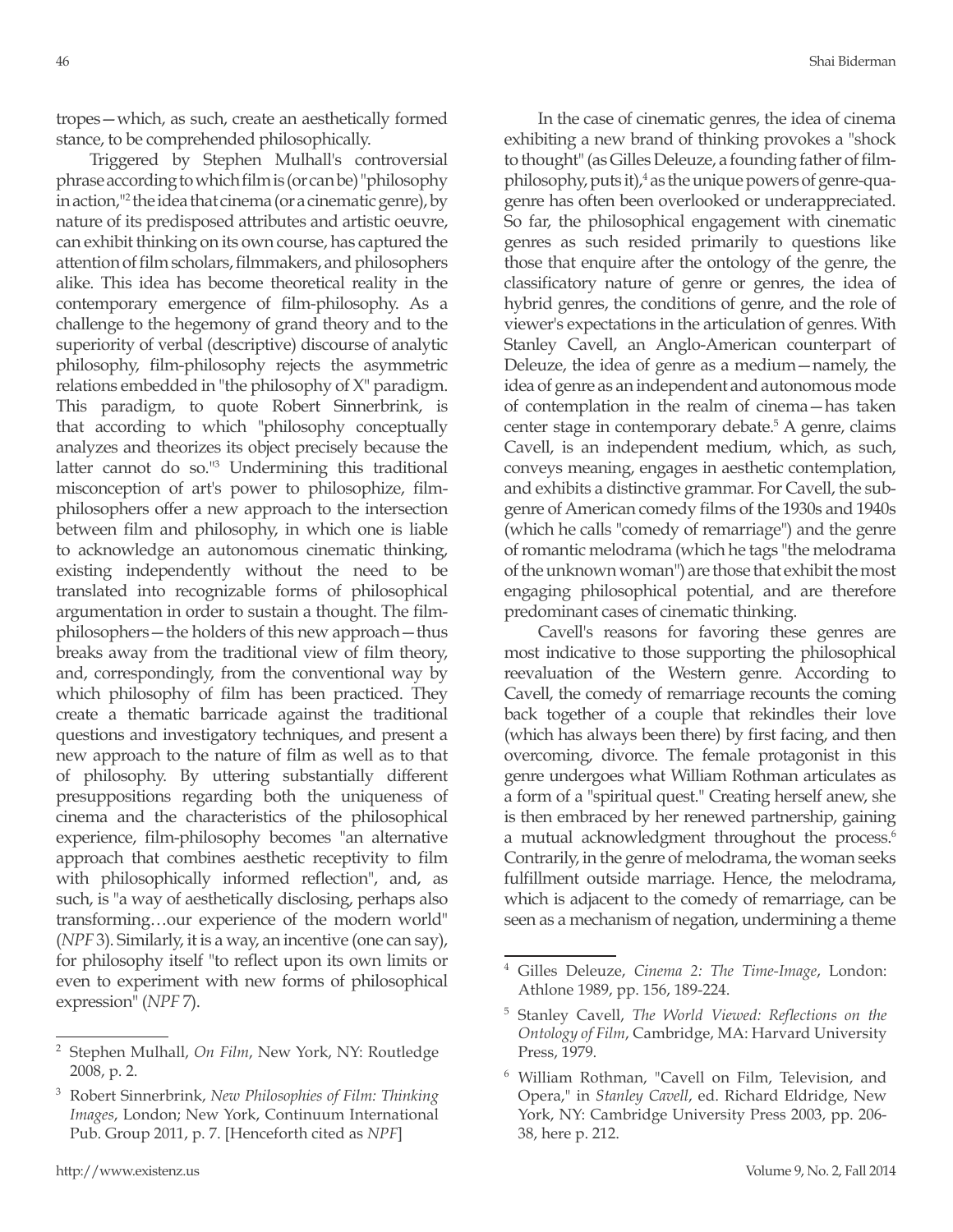"that hinges on the threats of misunderstanding and violence" which embody the happiness of the comedies.7

What is tellingly unique in these two genres, according to Cavell, is their shared focus on human relationships and mutual acknowledgement. In remarriage comedies, the "war between the sexes" is a struggle for mutual recognition. The female protagonist takes on a quest of self-identity, which begins by her "thinking of her own existence," then "announcing of her *cogito ergo sum*," and finally, moving from "haunting the world to existing in it." Complementarily, in the "melodrama of the unknown woman," this quest takes a less comic, and somewhat more precarious, form. However so, these minute differences are nevertheless underlined by the goal that both genres share, namely, the unveiling and acknowledgment of the "power of transfiguration," as expressed in the woman's suffering creation (whether ending in triumph, as in the comedies, or not, as in the melodramas.) As it were, the focal point of the narrative of both these genres is the intense playing out of the relationship between an individual and a privileged other. This, for Cavell, is the most suited setting to accommodate the condition of philosophical skepticism, as it exposes the protagonists (and, correlatively, the viewers) to questions of identity, self-manifestation and the affirmation of existence.<sup>8</sup>

Following Cavell, also other writers have proposed a similar attempt to engage the cinematic genre as a work of philosophy, albeit in a different selection of cinematic genres and a different scope of philosophical content. Such is the case with discussions of the horror genre, for example by Noel Carroll,<sup>9</sup> Cynthia Freeland,<sup>10</sup> and Julian Hanich, $11$  or engagement with the Sci-fi genre, for example by Vivian Sobchack.12 The latter is, in

- <sup>8</sup> Stanley Cavell, *In Quest of the Ordinary: Lines of Skepticism and Romanticism*, Chicago, IL: University of Chicago Press, 1988.
- <sup>9</sup> Noel Carroll, *The Philosophy of Horror, or, Paradoxes of the Heart*, New York, NY: Routledge, 1990.
- <sup>10</sup> Cynthia A. Freeland, "Realist Horror," in *Philosophy and Film*, eds. Cynthia A. Freeland and Thomas E. Wartenberg. New York, NY: Routledge 1995, pp. 126-42.
- <sup>11</sup> Julian Hanich, *Cinematic Emotion in Horror Films and Thrillers: The Aesthetic Paradox of Pleasurable Fear*, New York, NY: Routledge, 2010.
- <sup>12</sup> Vivian C. Sobchack, *Screening Space: The American*

my mind, another most indicative reworking of Cavell's account, as it combines and conjoins our scientific knowledge with our tendency towards the imaginary fiction, thus reinventing the genre as a philosophical quest. Consequently, the unique collision between the substantially real and the imaginary fiction makes the Sci-Fi film genre, according to Vivian Sobchack, the best cinematic candidate to emphasize the "actual, extrapolative or speculative science and the empirical method" (*SS* 53). As such, this genre symbolizes "the radical alteration of our cultures' temporal and spatial consciousness" (*SS* 223), and for that reason, Daniel Shaw considers it "the most philosophical of…genres."13

As the main argument regarding the thinking powers of a cinematic genre is explored, we can now turn to a newly added item to this list of philosophical genres, namely, the American Western. In light of the previously discussed ways by which philosophers have explored their selected genres, it is reasonable to ask what possibly could be the philosophical output of Westerns? In other words, what is being philosophized within the Western genre? The most extensive answer as offered by Pippin and Stoehr—maintains a Cavellian notion of self-expression, self-acknowledgment, and skepticism. However, instead of the female protagonist (which takes center stage in Cavell's analysis), it is the social domain, the political coming-to-be, and the birth of a nation, which occupies the analysis of Westerns. Much like the previously discussed genres, also Westerns predominantly philosophize human relationships and mutual acknowledgement. They dwell in questions of identity, self-manifestation, and the affirmation of existence. They present us with an innovative philosophical scrutiny, which unveils the way this genre thinks its subject matters, and creates (as can be extracted from the title of Pippin's book) a philosophical presentation of the American myth.

This latter point calls for further discussion. As noted, both books treat the Western genre as a work of cinematic philosophy. In addition, in both books the cinematic thinking in question is understood as a practice of mythologizing the American identity. The idea of myth (as a culturally introspective form of storytelling) is, by itself, an important philosophical recognition of the genre's merits. The famous lines

<sup>7</sup> Stanley Cavell, *Contesting Tears: The Hollywood Melodrama of the Unknown Woman*, Chicago, IL: University of Chicago Press 1996, p. 5.

*Science Fiction Film*, New York, NY: Ungar Publishing, 1993. [Henceforth cited as *SS*]

<sup>13</sup> Daniel Shaw, *Film and Philosophy: Taking Movies Seriously*, London & New York: Wallflower Press 2008, p. 44.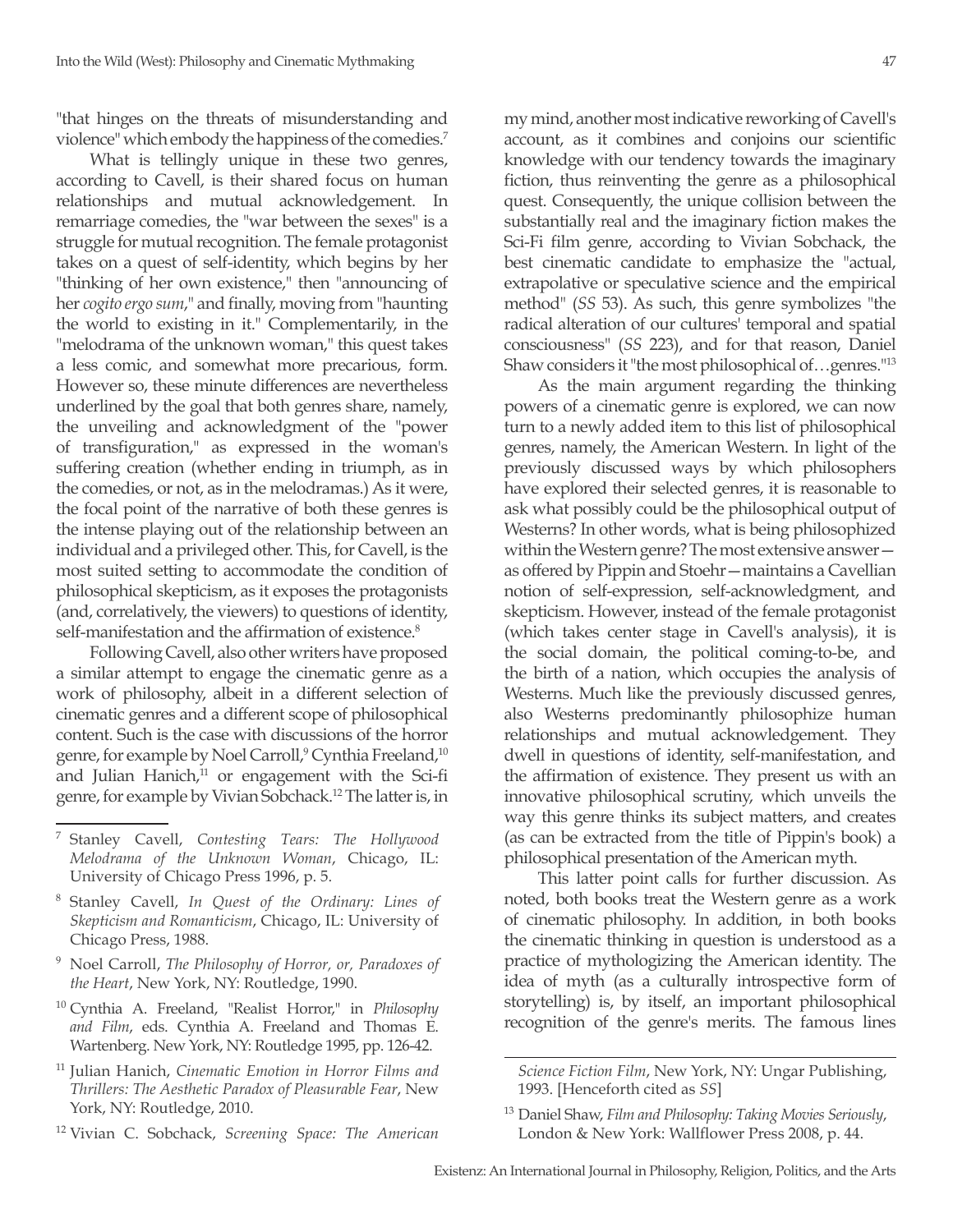from *The Man Who Shot Liberty Valance* (John Ford, 1962), which states, "This is the West. When the legend becomes the fact, print the legend," presides in both books, and is taken to be indicative to the philosophical tone of the Western genre. As Richard Slotkin wisely remarks, "myth is not only something given but something made, a product of human labor, one of the tools with which human beings do the work of making culture and society."<sup>14</sup> Recall Irving Singer, whose book *Cinematic Mythmaking* understands films in general as "the definitive mythmaking art of the modern age," that is at once philosophical, poetic, and aesthetic. Following this, one can state that it is not that film does not simply rehearse mythical narratives or cultural tropes, but is in fact a form of argument combining the aesthetic (the visual, the sonic, and the technological) with the mythic, in order to foster what Singer refers to as "the transmittance of mythic themes"15 into a cohesive work of philosophical interpretation.

The mythmaking capacity of cinema—or, following Singer, "the cinematic ability to elicit an attitude of imaginative receptivity in its viewers towards narrative scenarios that are implicitly mythic or include mythic elements"(*CM* 10)—is evidently central to the understanding of the Western genre prompted by Pippin and Stoehr. For Pippin—whose book, I dare say, should have been titled "Hollywood Westerns *as*  American Myth" instead of "Hollywood Westerns and American Myth"—the Westerns are the primary way by which American society remembers or mythologizes its founding (*HW* 20). Meanwhile, as Stoehr points out, the mythical role of the Western genre is amplified in the distinction it creates "between the factual truths of history and the ways in which those 'truths' have become conveyed in narrative form" (*RBR* 6). As such, the Western film helps to tell a story, usually more than a merely superficial one, about what it means to be and what it took to become an American.

For both Stoehr and Pippin, this mythical subtext places the Western genre within the thematic role of the cinematic capacity to philosophize its contents. Both adopt the premise—nicely phrased by Kathryn Morgan—according to which myth, as such, "is a 'prephilosophical *mirror* of existential thought,' a liberation from excessive abstraction and objectivism, a primal, original, and essential form of truth."<sup>16</sup> As such, their respective monographs should not merely be read as a progressive work of film-philosophy, but also as profound attempts to disperse the cloud hanging over American mythology.

However, and despite commonalities, each author applies a different strategy in order to accomplish this task. For Stoehr, it is the extensive typological effort of classifying (and re-classifying) the Western genre, which fulfills the task. The typology he offers spans nicely over historical perspectives and thematically contextual ones. Historically analyzed, Stoehr classifies the Westerns of Hollywood's silent era, the Westerns of the 1930s, and the postwar psychological Westerns of the late 1940s and early 1950s, as predominant archetypes of the genre. Once switching perspectives, Stoehr extends his typology by adding the typical mannerisms of the comic Western and the serene (yet self-reflective) look of the existential Western to the list of genre archetypes. While switching between these two perspectives, Stoehr also supplies a fair analysis of the genre's masterpieces, for example *Stagecoach*, *Red River*, *The Searchers*, and *The Man Who Shot Liberty Valance*.

These films (which are, by far, the most iconic, well-known and most quoted prototypes of the genre) lose their exemplary role, and become the anchor for a new structure and thematic strategy, in Pippin's monograph. In contrast with Stoehr's extensive survey, Pippin employs a more rigid (and definitely thinner) strategy, focusing solely on these four films and their iconic creators (Howard Hawks and John Ford). Despite impression, this scantiness should not minimize the efficacy of the project. On the contrary; this somewhat slimmer, and definitely shorter approach to the genre is, in a way, a more attuned to emphasize the mythical role (and, accordingly, the philosophical significance) of the genre as a whole. In other words, it is not the genre itself which captures Pippin's attention, but its fundamental role in a larger project, namely, that which maps the cinematic construction of American identity. In this light, one should read Pippin's work on the Western genre as a sort of prelude to his later monograph, published in 2012, which engages another distinctively American cinematic genre: the *film noir*. Both halves

<sup>14</sup> Richard Slotkin, *Gunfighter Nation: The Myth of the Frontier in Twentieth-Century America*, New York, NY: HarperCollins 1993, p. 654.

<sup>15</sup> Irving Singer, *Cinematic Mythmaking: Philosophy in Film*, Cambridge, MA: MIT Press 2008, p. 9. [Henceforth cited as *CM*]

<sup>16</sup> Kathryn Morgan, *Myth and Philosophy From the Presocratics to Plato*, Cambridge, MA: Cambridge University Press 2000, p. 1.